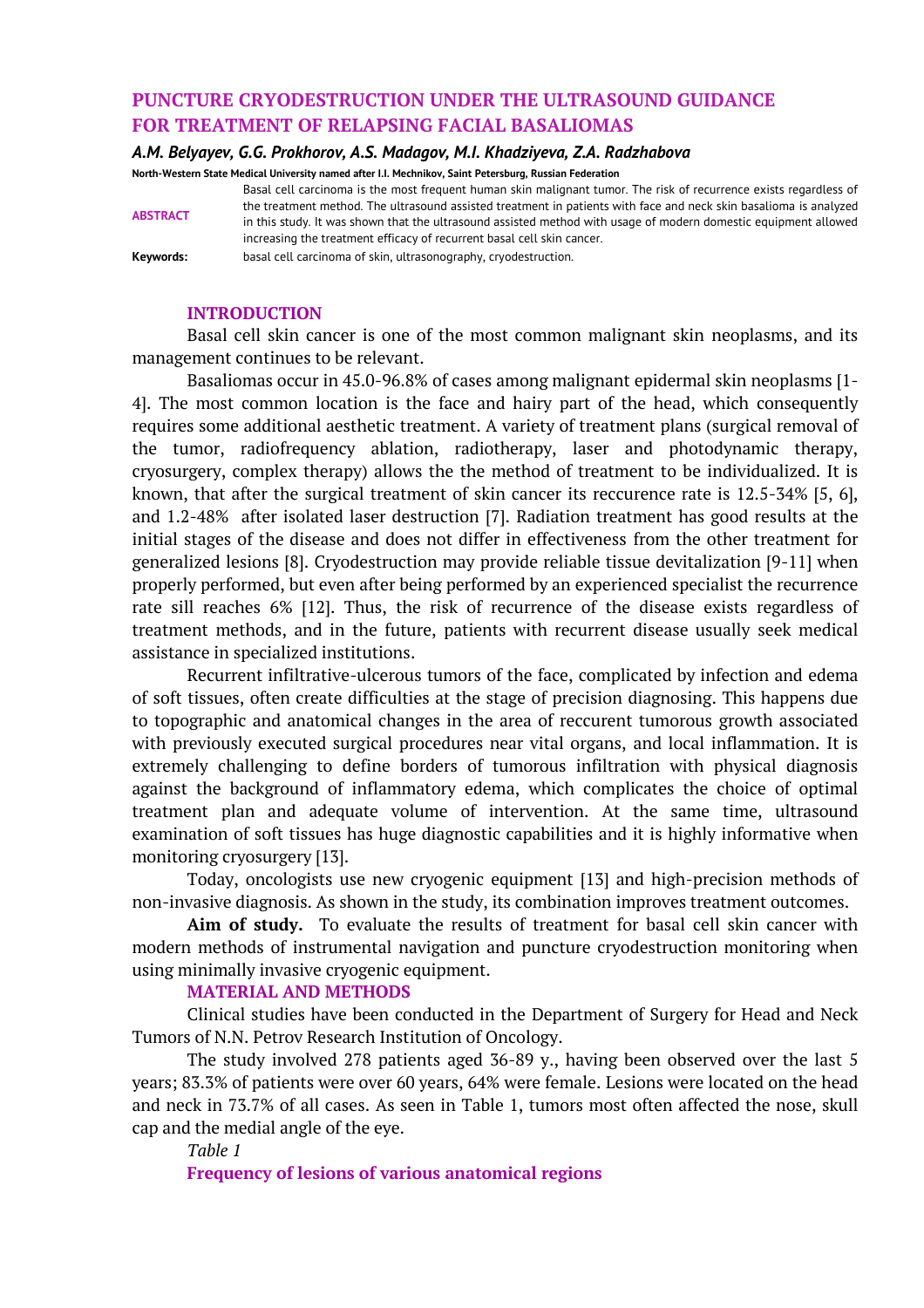| N <sub>o</sub> | Location of the tumor        | Number of patients | Rate,% |
|----------------|------------------------------|--------------------|--------|
| 1              | Nasal region                 | 94                 | 29.3   |
| $\overline{2}$ | <b>Buccal region</b>         | 26                 | 8.1    |
| 3              | Frontal region               | 24                 | 7.5    |
| $\overline{4}$ | Temporal region              | 16                 | 5.0    |
| 5              | Parietal region              | 12                 | 3.7    |
| 6              | Parotid-masseteric<br>region | 16                 | 4.9    |
| 7              | Nasolabial fold              | 16                 | 4.9    |
| 8              | Orbit                        | 12                 | 3.8    |
| 9              | Occipital region             | 4                  | 1.2    |
| 10             | Mental region                | $\overline{4}$     | 1.2    |
| 11             | Neck                         | 12                 | 3.7    |
| 12             | Trunk and limbs              | 84                 | 24.7   |
| 13             | Total                        | $320*$             | 100    |

Notes: \* — some patients had several skin basaliomas

Of all patients with basal cell skin cancer of the facial region, recurrent tumors after previously conducted treatment were revealed in 81 patients (27% of cases). Of these, 34 recurrent basal cell carcinomas located in the nasal region, 5 — along the external angle of the eye,  $7 -$  in the mental region,  $4 -$  in the preauricular region,  $13 -$  on the skin of the frontal region,  $8 -$  in the buccal region,  $6 -$  in the parietal-occipital region,  $4 -$  in the temporal region. Basiliomas re-occured from 5 months to 4 years after treatment. Among these patients, a large proportion of patients (42 cases) underwent laser therapy,  $26 -$  surgical excision, and 13 —different variants of the combined treatment. Usually, recurrent tumors were multifocal, which borders were not clear, and in 32 patients, we revealed two points of recurrent growth in the area of postoperative scar. We considered the development of the tumor outside the scarring of the skin changes as cases of metachronous multicentric disease progression, which were not regarded as a local recurrence of the tumor.

The extension of the pathologic process was evaluated by the ultrasound scan preoperatively. We used ultrasonic devices of expert class, equipped with high-frequency sensors and Doppler scan. The study was conducted with an aid of the ultrasound scanner *HITACHI-HI VISION* 900 using a linear sensor with a water cap and a built-in compression ultrasound elastography.

A water cap and a gel cushion in ulcer lesions helped determine the size of intradermal formations and assess the extent of infiltration in the subcutaneous fat.

The study was supplemented with Doppler mapping to visualize the surrounding blood vessels and more accurate determination of tumor growth borders.

Careful omnidirectional scanning provided a complete syntopic picture of the tumor growth area, vascular gates location, and invasive direction. It should be noted that the tumor growth in recurrent disease had not a concentric pattern. Invasions direction coincided with the lines of intermuscular crevices and cellular spaces, and extended to blood vessels. Infiltration of surface area, which was determined by palpation of a decaying infected tumor as an area of possible tumor invasion, could be clearly divided into sections of real tumor growth and inflammation area by ultrasound. At the same time, the lesion depth was often higher than the superficial extention which couldn't be determined physically. As a consequence, the final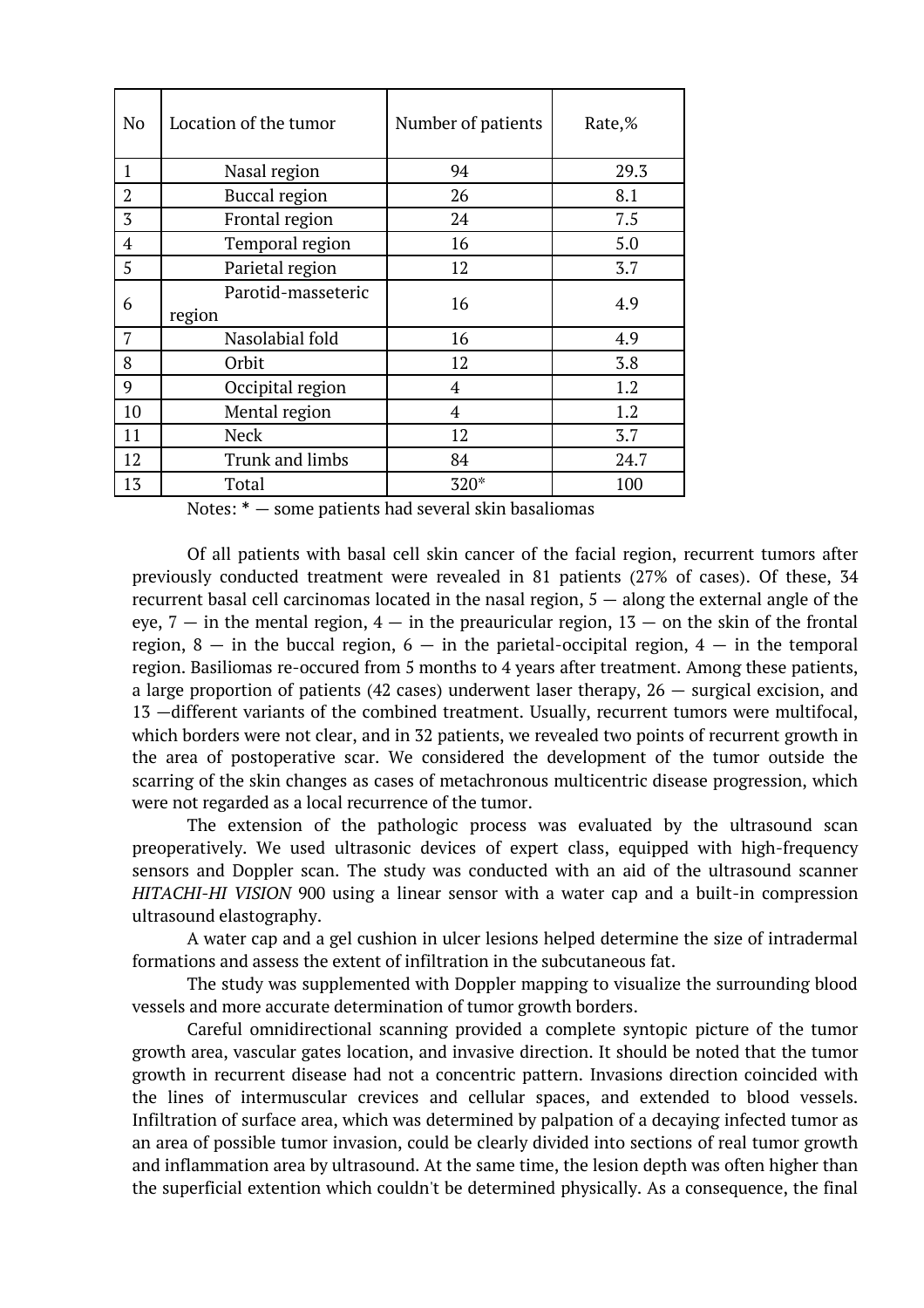conclusion about the prevalence of tumor invasion did not coincide with the initial clinical picture, and the affected area was actually deeper.

The most complex form of tumor infiltrates were found in the area of the orbit and the external auditory canal. Ultrasound scan results were crucial to determine the treatment method and scope of intervention exactly in these cases.

In cases of puncture cryodestruction, the procedure was planned basing on ultrasound scans in sequence. Initially, tumor borders were designated graphically and the size of the tumor was evaluated. Then, we found the optimal direction (directrix) for insertion of injection probes so as to primarily achieve deep lesions sections with minimum damage to major blood vessels and other important anatomic structures. After that, we compared the volume of individual parts of the tumor with specifications of the cryoprobe freezing capacity: cryochamber (active part) diameter and length, amount of possible cryoablation, shape of the resulting ice ball. Then, we put the scheme of suggested ice ellipses onto the "map" of the tumor. At the same time, we took into account the need to involve up to 5 mm of the healthy tissue around the tumor, as well as the need to form a single ice ball at isotherm "minus 40 °C" in each ellipse. Finally, we planned the number of cryoprobes, directrix, final location of instruments and target injection thermocouples. In some cases, while studying final surgery plans it became clear to add traditional applicators for superficial cryodestruction.

Surgeries were performed in an operating room under general anesthesia. The insertion of instruments under continuous ultrasound guidance included the access using a standard set of special accessories: stylet, introducer, trepanobiopsy needle, cryoprobe. The need for continuous monitoring of the ultrasound ablation process dictated a certain sequence of probes activation, set in the desired position. Priority of switching cooling mode in each area of the tumor depended on the instrument location: initially we shaped an ice sphere in the area of deep-seated cryoprobes, then in the area of superficially located probes. Such a sequence was explained by the fact that the ice ball with an edge clearly visible on ultrasound, was obscure for ultrasonic sounding, and formed a shadow covering deeper areas. After completion of puncture ablation, the superficial part of the tumor was managed by traditional applicators.

To perform puncture cryoablation, we used the modern cryotherapeutic system "MCS" (registration number 2014/2273 RZN) with a standard set of injecting cryoprobes of 1.5 mm, 3.0 mm and 5.0 mm and length up to 20 cm and a length of the cooled portion of 10 to 40 mm. This unit uses liquid nitrogen with pressure of up to 4 bar, and has the highest capacity among minimally invasive cryogene systems. In addition, the system provides the use of cryoprobes in the mode of active heating, allowing formation of protective thermal zones in deeper parts of the proximity of important anatomical structures.

For superficial cryoablation, we used cryogenic device AGKE-01 with a set of applicators (a diameter of 5-30 mm). The final operating temperature of surfaces of needles and applicators reached values ranging from minus 160 to minus 180°C. Cryoablation was carried out in three cycles of cooling with an exposure of 5 minutes in each of them. The time started after full coverage of a tumor with a single ice front. Temperature settings were kept within the prescribed limits automatically.

We report a clinical case.

A 62-year-old female patient with recurrent basal cell skin cancer of the ear and temporal region (after two successive surgical excisions of the tumor and subsequentl repeated surgery for recurrent disease).

Fig. 1 shows the lesion before treatment and 8 months after the discharge from hospital. Fig. 2 shows the results of the initial ultrasound, an explanatory diagram with borders for a scan, cryoprobes placement, shape and location of the planned ice front to perform cryoablation of the tumor.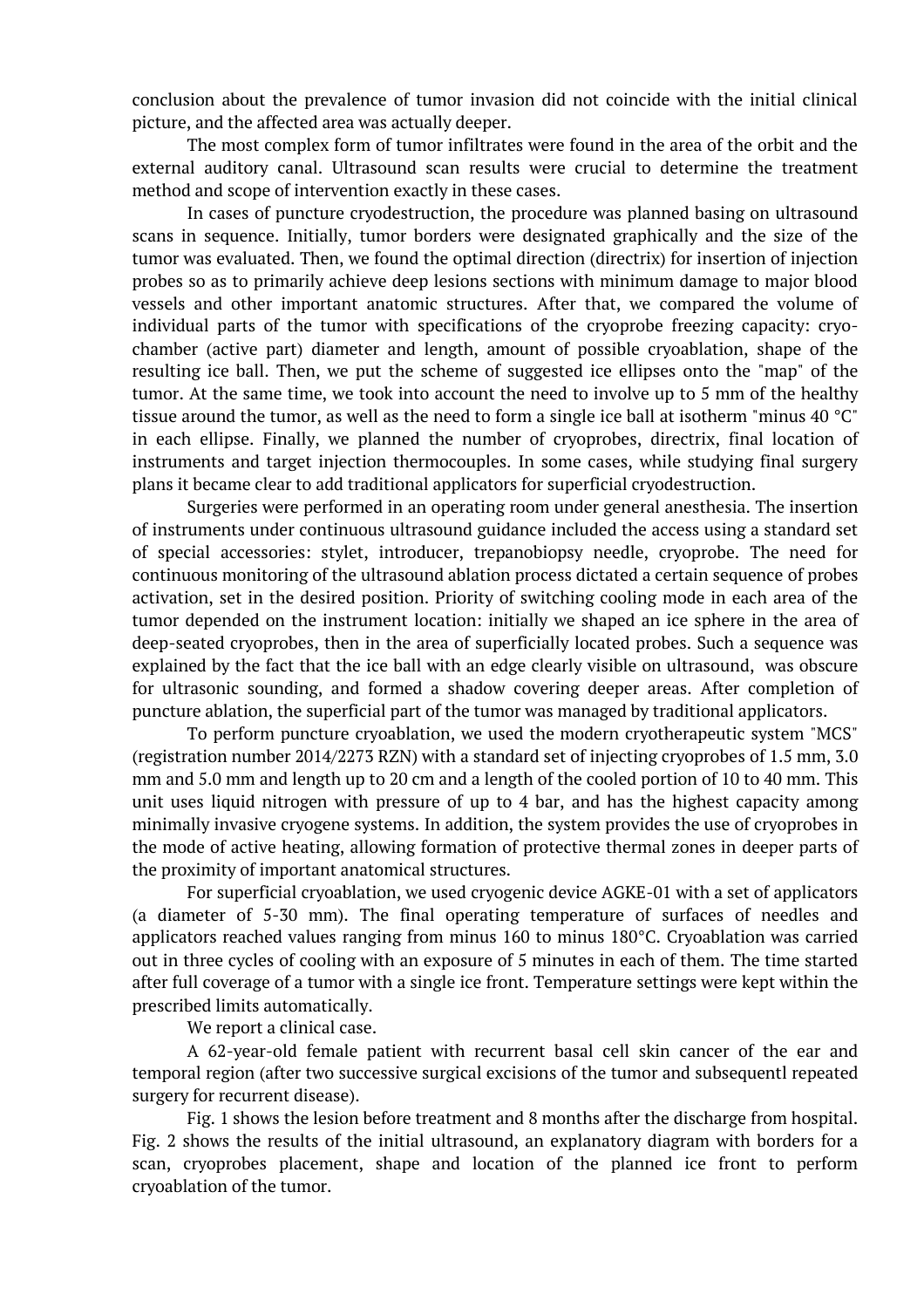

Fig. 1. Basal cell carcinoma before treatment and 8 months after thin needle puncture minimally invasive cryoablation with ultrasonic planning and guidance.

As shown on Fig. 2a, ultrasound scanning allowed clear visualization of the articular head of the mandible, articular capsule, tumor of a complex shape with invasion into deeper sections at a distance of 2 cm from the surface of the wound and partial involvement of the articular capsule and articular head of the mandible joint. Due to the complex contour of tumor infiltration (infiltration borders are marked on Fig. 2b), the calculated volume was impossible to determine exactly, and its value ranged from 5 to 6 ml. For complete coverage of all regions of the tumor it was necessary to use simultaneously more than two cryoprobes with needles of 1.5 mm in diameter and 15-mm-long cryochambers. The planned placement of instruments is shown on Fig. 2c. The projected volume of cryodestruction around the cryochamber of each cryoprobe was 4.5 ml according to specification, allowing the ice ellipses of each tool to overlap area of neighboring probes and form a single ice front according to preliminary calculations, most fully corresponding to the shape of the tumor (Fig. 2d). Partial destruction of the rear capsule and the temporomandibular joint, involved in the neoplastic process was regarded as inevitable. Lesions of the external ear backwards the acoustic meatus canal and at the basis of the earlobe, not shown in the scans, were easily managed with cryoablation applicators of AGKE-01 "Ingria" simultaneously.



Fig. 2. Pre-operative ultrasound scans of the patient with recurrent basal cell carcinoma of the right ear and right temporal region, biplane *(a),* with designation of the tumor borders of the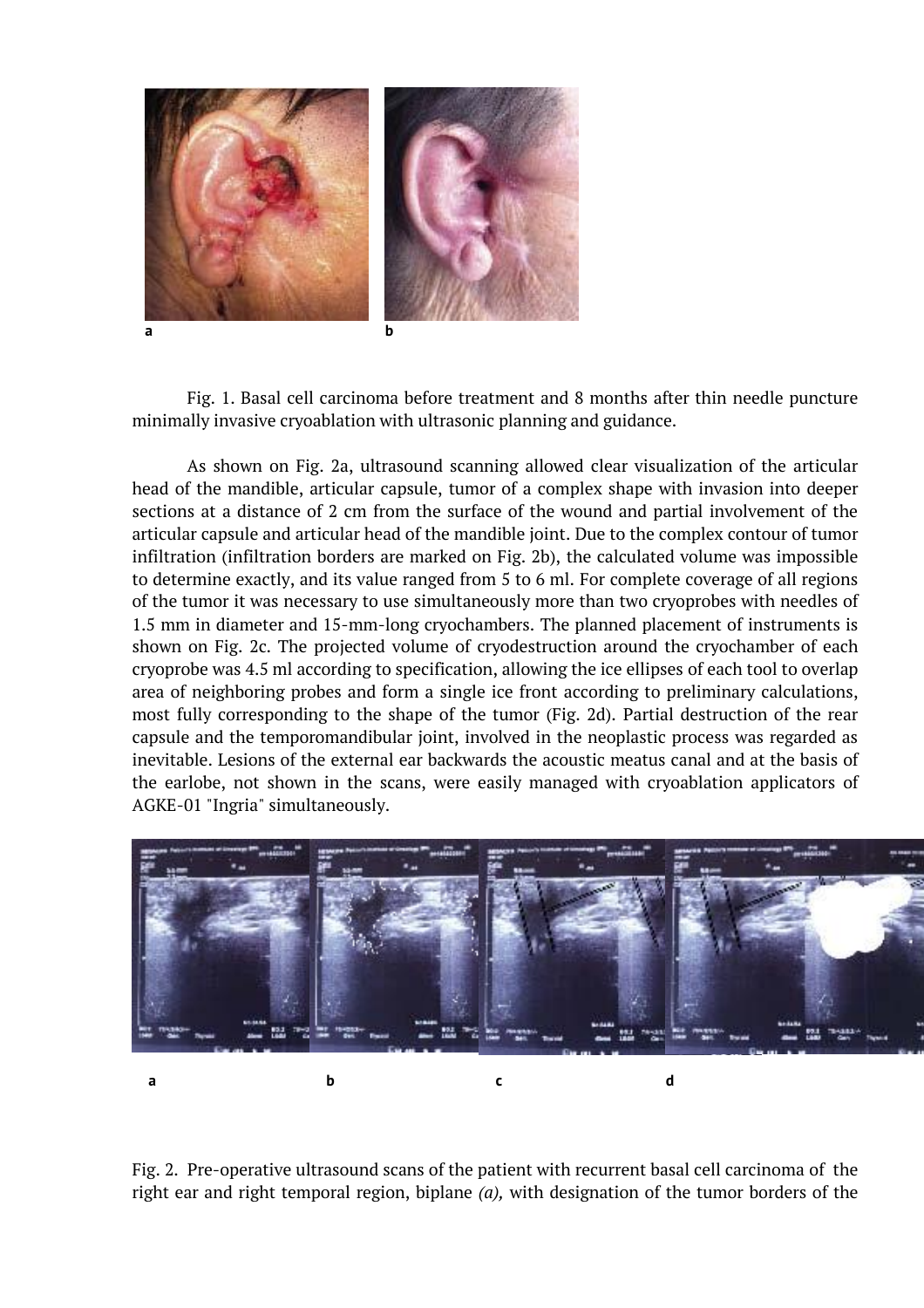tumor *(b),* planning pattern of cryoprobes position *(c)* and the projected area of deep puncture cryoablation *(d).* In the horizontal plane of the left side of each scan, the destruction area of articular head of mandible and capsule of temporomandibular joint are detected. Three cryoprobes were planned to be used with needles of 1.5 mm diameter. The predicted cryoablation area completely covers the contours of the tumor, leaving its superficial part intact.

Puncture cryodestruction lasted 1 hour and 20 minutes and was performed under general anesthesia in the operating room. The stage of cryoprobes introduction are shown on Fig. 3.



Fig. 3. Steps of puncture cryodestruction with cooling:  $a -$  deep parts and  $b -$  more superficial parts of the tumor

After the surgery, the patient complained of pain in the temporomandibular joint area while eating, limiting therefore the mobility of mandible. These symptoms persisted in the course of antibacterial therapy, as well as after the patient's discharge from the hospital and totally lasted up to 3 weeks. Liquorrhea from the surface of the wound was observed during the 1<sup>st</sup> week, then the necrotic crust formed, and the patient continued treatment on an outpatient basis, which included a daily dusting with "Baneotsin" powder and ordinary hygienic care of the operation area. Wound epithelialization was completed 3 months after cryoablation. The test general clinical and ultrasound examination 8 months later showed no evidence of disease recurrence, cosmetic results fully satisfied the patient.

### **RESULTS**

Patients easily underwent minimally invasive puncture cryoablation. Postoperatively, the general condition remained unchanged, as well as tissues surrounding cryoablation area. Within 2-3 days after the procedure significant edema of facial soft tissues naturally developed, in areas of applicative cryodestruction lymphorrhea was observed. At the same time, the wound care within the 1st week consisted of skin antiseptics and timely change of dressings in the course of antibiotics. After formation of dry necrotic crust in the area of cryonecrosis, the operation area did not require medical supervision; demarcation, crust rejection and subsequent epithelialization of the wound flowed naturally.

Complications during and after cryoablation were not observed. Antibiotic therapy prevented infectious complications and made necrectomy or secondary debridement unnecessary. After puncture cryoablation of deep tumors through unaltered skin, the puncture site did not require additional care and recovered without the formation of scars.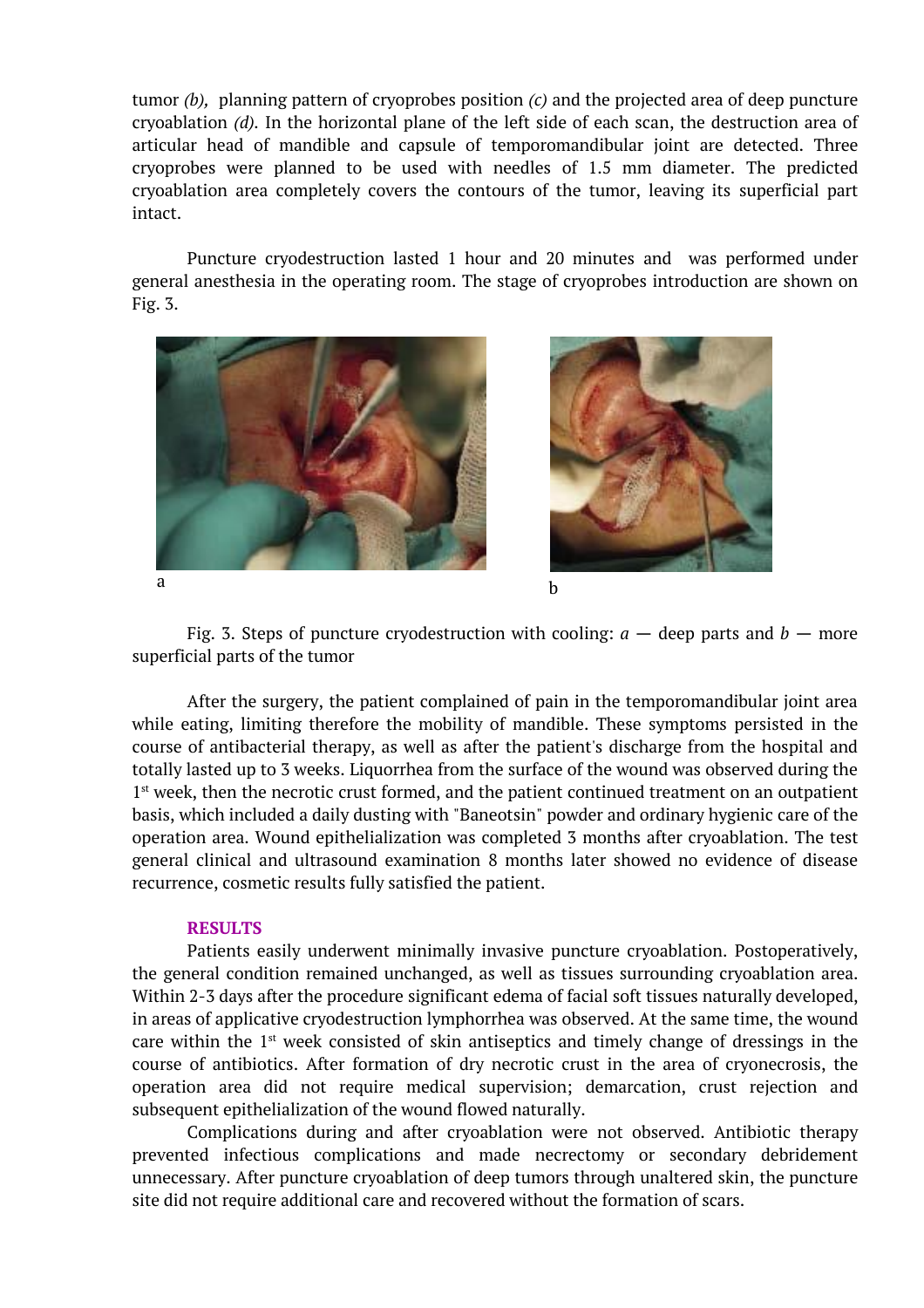With the correct formulation of indications for surgery, there were no absolute contraindications to treatment for basaliomas with cryodestruction. Associated chronic diseases and old age of patients were not contraindications to the treatment. Moreover, physicians were rather inclined to perform this minimally invasive procedure.

With an overall positive result, a number of issues remain the subject of ongoing research. Among them — the adequacy of cryogenic technologies in cases when bones and articular surfaces are involved into neoplasmic process, the possibility of spead to important anatomical structures in topographically more complex cases: large blood vessels, pneumatic cavities, hollow organs.

The effectiveness of treatment in patients with recurrent forms of basal cell carcinoma, and the immediate results were evaluated 6-8 months after the procedure on the basis of clinical examination, repeated morphological study, the absence of recurrence and changes that caused functional or cosmetic defect.

In general, patients with recurrent forms of the disease had complete regression of tumors in 93% of cases. Among patients of this group, who were treated by puncture cryoablation with preoperative ultrasonography and intraoperative monitoring, there were no reccurent cases within 8 months.

Thus, on the basis of clinical and pathologic evaluation of the immediate and early results of treatment for basal cell skin cancer in its recurrent forms, it can be stated that the ultrasonic diagnosis and monitoring methods in combination with modern thin cryodestruction expand treatment options for patients with recurrent basal cell skin cancer of head and neck with a complex anatomical location of the tumor. Puncture minimally invasive cryotherapy, featuring high efficiency, allows to destroy the tumor completely, is easily tolerated by patients and provides an optimal cosmetic effect.

#### **CONCLUSIONS**

1. Ultrasound omnidirectional scanning of recurrent forms of basal cell skin cancer gives a complete picture of the tumor growth topography, and allows to monitor the process of precision cryoablation in real time.

2. Puncture minimally invasive cryoablation with the use of modern equipment is the best way to treat recurrent tumors of difficult anatomical areas.

3. In cases of a recurrent disease, the ultrasonic method and new domestic equipment improve the effectiveness of treatment.

#### **REFERENCES**

- 2. Kubanova A.A., Martynov A.A. Mesto zlokachestvennykh novoobrazovaniy kozhi v strukture onkologicheskoy zabolevaemosti naseleniya Rossiyskoy Federatsii [Place of malignant tumors of the skin cancer incidence in the structure of the population of the Russian Federation]. *Vestnik dermatologii i venerologii*. 2007; 6: 19–24. (In Russian).
- 3. Staples M.P., Elwood M., Burton R.C. Non-melanoma skin cancer in Australia: the 2002 national survey and trends since 1985. *Med J Australia*. 2006; 184 (1): 6–10.
- 4. Tozaki M., Fukuma E. Ultrasound-and MRI-guided cryoablation for small breast cancer. In: K. Xu, N. N Korpan, L. Niu, eds. *Modern cryosurgery for cancer*. Vienna, 2012. 511–523.
- 5. Katunina O.P., Pryadkina E.V. Ul'trazvukovoe skanirovanie kak neinvazivnyy metod diagnostiki bazal'no-kletochnogo raka kozhi [Ultrasound scanning is non-invasive diagnosis of basal cell skin cancer]. *Vestnik dermatologii i venerologii*. 2009; 5: 63–67. (In Russian).
- 6. Frantsiyants E.M., Pozdnyakova V.V., Irkhina A.N. Lechenie bol'nykh mestno-rasprostranennym i retsidivnym ploskokletochnym rakom kozhi [Treatment of patients with locally advanced and relapsing squamous cell carcinoma of the skin]. *Sibirskoe meditsinskoe obozrenie*. 2010. 63 (3): 88– 91. (In Russian).
- 8. Hulyalkar R., Rakkhit T., Garcia-Zuazaga J. The role of radiation therapy in the management of skin cancers. *Dermatol Clin.* 2011; 29 (2): 287–296.
- 9. Korolev Yu.V. Kriokhirurgicheskoe lechenie radiorezistentnykh retsidivnykh form bazal'nokletochnogo raka kozhi [Cryosurgical treatment radioresistant relapsing forms of basal cell skin cancer]. *Meditsinskiy al'manakh*. 2010; 2 (11): 294–296. (In Russian).
- 10. Pustynskiy I.N., Paches A.I., Tkachev S.I., et al. Krioluchevoe lechenie bol'nykh mestnorasprostranennym rakom kozhi shcheki [Cryo-radiation treatment of patients with locally advanced skin cancer of the cheek]. *Sibirskiy onkologicheskiy zhurnal*. 2013; 6: 5–8. (In Russian).
- 11. Davydov M.I., Aksel' E.M. Statistika zlokachestvennykh novoobrazovaniy v Rossii i stranakh SNG v 2009 g [Statistics of malignant tumors in Russia and the CIS countries in 2009]. *Vestnik RONTs im NN Blokhina RAMN*. 2011; 22 (3) Suppl 1: 4–170. (In Russian).
- 12. Popovich V.I. *Sovremennye metody lecheniya bol'nykh rakom orofaringeal'noy oblasti, kozhi i nizhney guby: avtoref. dis. … d-ra med. nauk* [Modern methods of treatment of patients with oropharyngeal cancer, skin and lower lip: Cand. med. sci. diss. synopsis]. Moscow, 2000. 48 p. (In Russian).
- 13. Belyaev A.M, Prokhorov G.G. Kriogennye tekhnologii v onkologii [Cryogenic technologies in Oncology]. *Voprosy onkologii*. 2015; 61 (3): 317–322. (In Russian).

<sup>1.</sup> Blokhin N.N., Trapeznikov N.N., Aliev D.A. *Plasticheskie operatsii pri zlokachestvennykh opukholyakh kozhi* [Plastic surgery for malignant skin tumors]. Moscow: Meditsina Publ., 1979. 200–204. (In Russian).